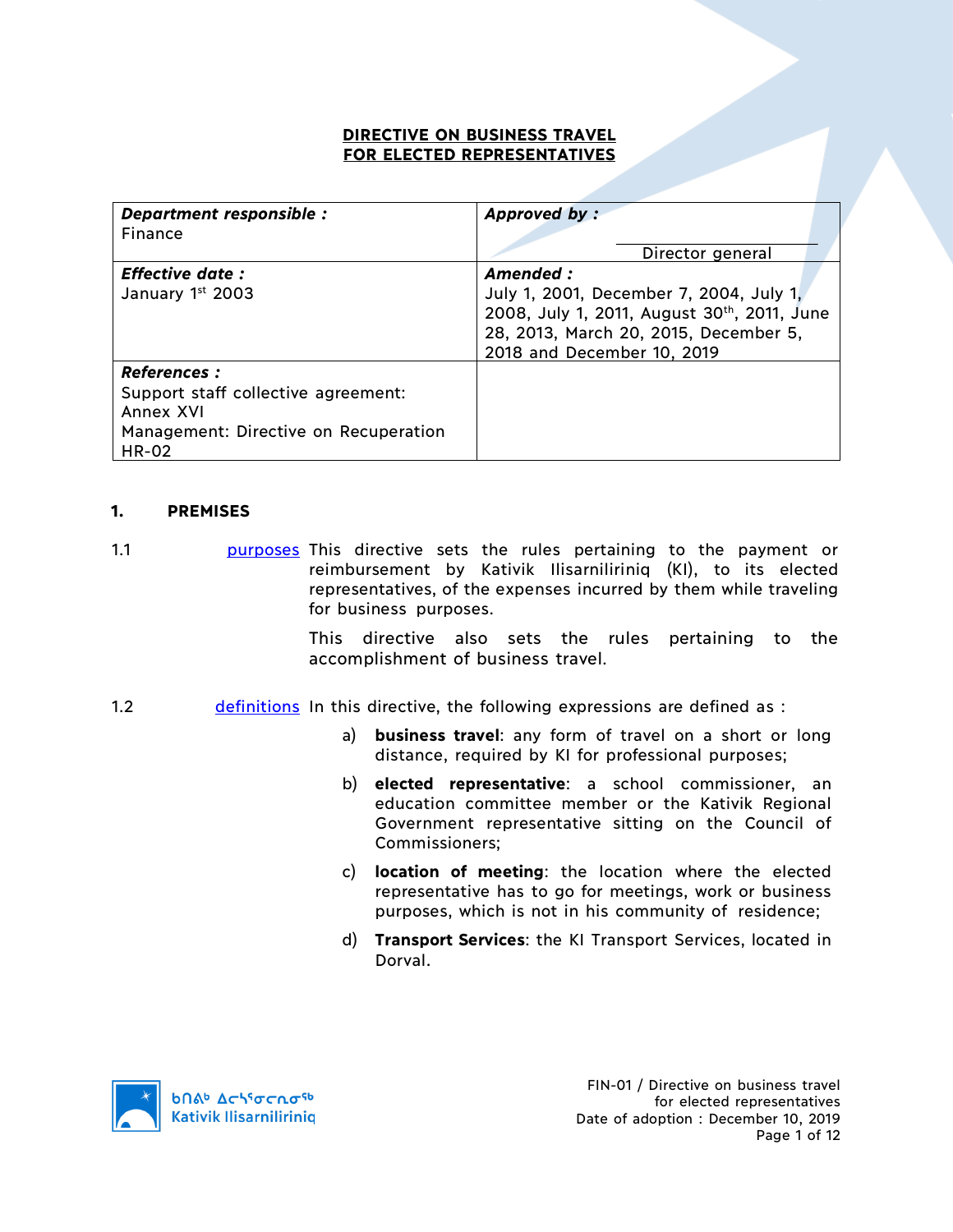### **2. GENERAL PRINCIPLES**

- 2.1 **application** This directive applies to all KI elected representatives (hereinafter called the "travelers").
- 2.2 **principle of** The basic principle of all payments or reimbursements for travel payment expenses is to indemnify the traveler for direct and necessary expenses incurred. This indemnification is not, at any time, to be considered as a form of compensation or remuneration for traveling on behalf of KI.
- 2.3 **Expenses** The only travel expenses which may be authorized are those covered considered necessary for the accomplishment of the elected representative's duties or mandate.
- 2.4 room services Personal expenses such as room service, movie channel, alcohol, laundry and personal telephone calls may not be charged to KI.
- 2.5 **b**obligation to All travel must be effected in the most efficient and cost-effective be cost-effective manner possible.
- 2.6 **promotion of Subject to section 2.5, all travel arrangements should strive to** the Nunavik call on the services of Inuit travel agencies, Inuit transportation economy companies and other Inuit businesses (hotels, taxis, etc.) whenever possible and cost comparable so as to promote the Nunavik economy.
- 2.7 approval of travel All elected representatives' travel expenses claims shall be expenses approved by the Director-General.
- 2.8 travel outside For business travel expenses incurred outside Canada, all Canada allowances are payable at par, in US currency. Two separate travel claims should be filled, using only one currency per claim.
- 2.9 taxes Amounts for travel expenses covered in this directive include taxes, when applicable.

### **3. REQUIRED AUTHORIZATION TO TRAVEL**

3.1 **necessary form** Any elected representative who needs to travel for business purposes must ask the Administrative Assistant at the General Administration to submit to Transport Services a "Request for Travel Arrangements", as shown in *Annex A*.

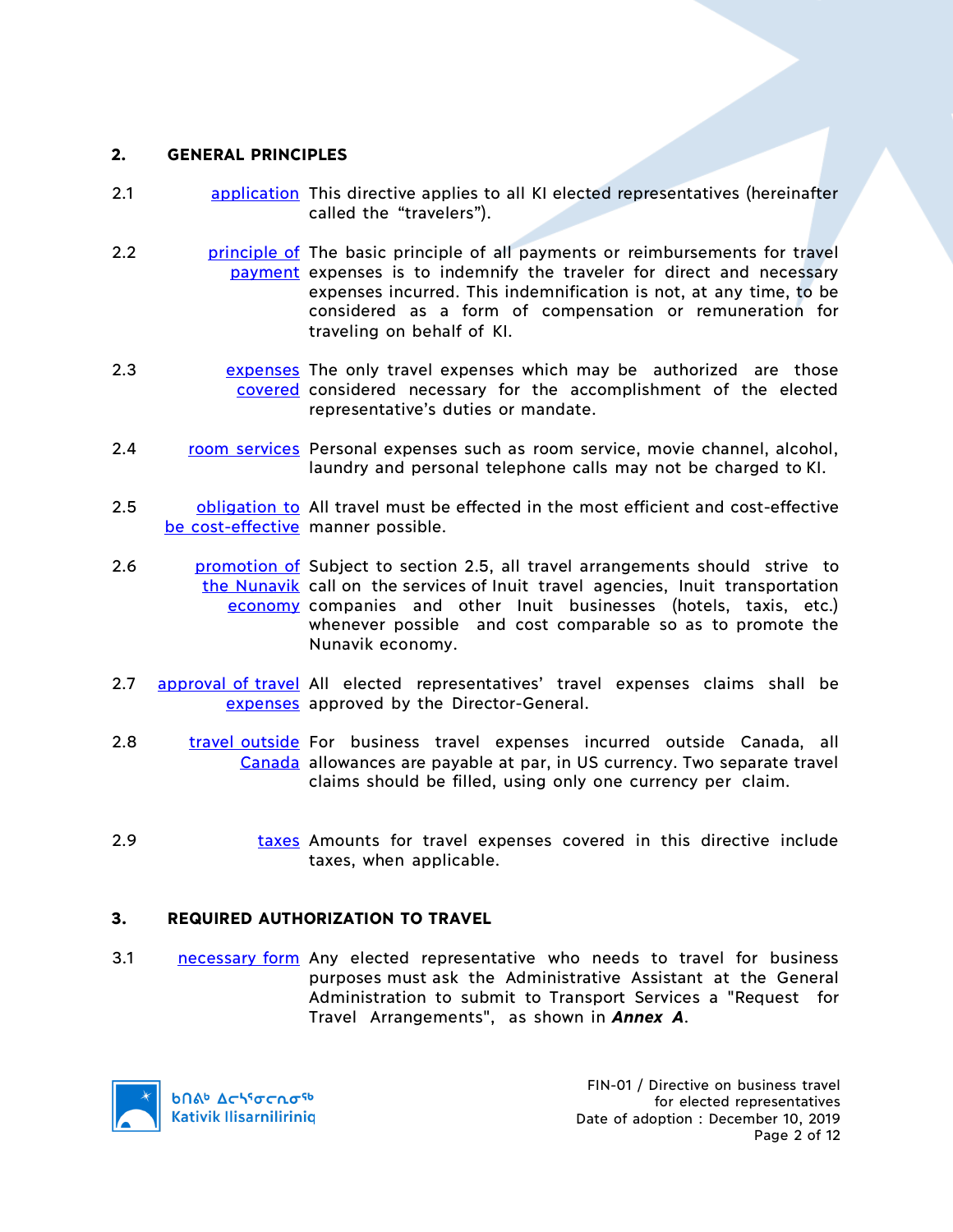- 3.2 least expensive For all types of travel, the traveler is required to use the least means of expensive means of transportation available. He may be transportation authorized to use the airplane, bus, train, taxi, rental car, personal vehicle or snowmobile.
- 3.3 modifications Should the traveler modify his travel arrangements, he must notify to travel the Administrative Assistant at the General Administration as soon arrangements as possible.
- 3.4 **maximum** Should the traveler's choice of transportation be other than the reimbursable least expensive one, he shall be reimbursed only the equivalent cost of the least expensive of the following means of transportation listed in section 3.2 and available to get to his destination.
- 3.5 **butcher on the traveler may settle with the Director-General on any other** arrangements travel arrangements to better suit his needs, as long as it does not cost more than the cost of the hotel room when arranged by KI.

#### *Procedure*

3A) necessary request For commissioners' travels and education committee members' for travel travels, all requests for travel arrangements are filled by the Administrative assistant at KI's General Administration.

3B) send request To avoid any additional costs, the request for travel arrangements 10 days prior to should be days prior to received by Transport Services at least 10 departure days before departure.

### **4. AIR TRANSPORTATION**

- 4.1 use of charters The General Administration may organize charters when scheduled flights cannot accommodate the travel needs of the travelers and when the additional costs are countered by appropriate savings in accommodation expenses.
- 4.2 excess KI shall not prepay nor reimburse expenses incurred for excess baggage baggage. However, should KI material be carried in excess of the usual elected representative's luggage, the Director-General may pre- authorize it.

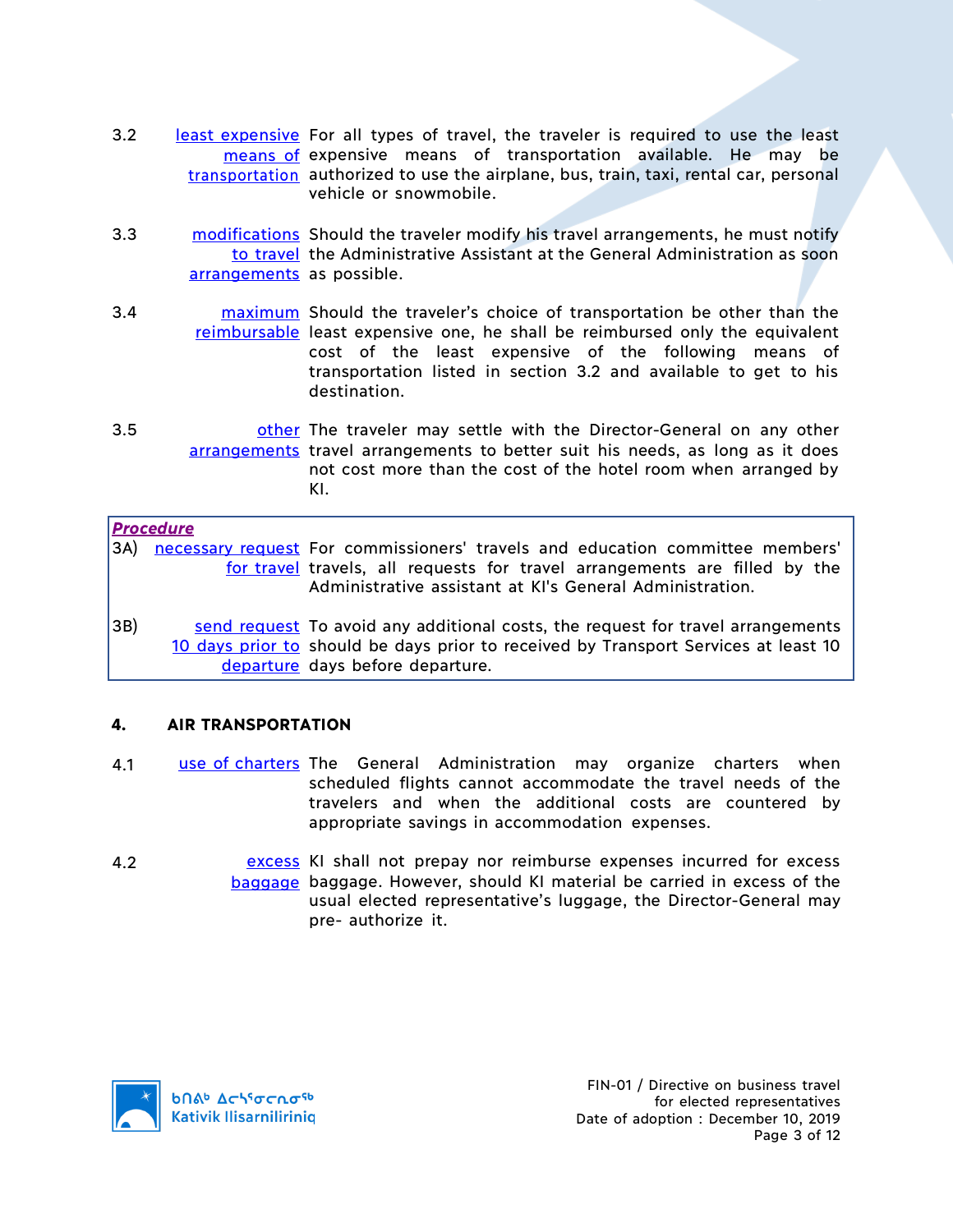|     | <b>Procedure</b> |                                                                                                                                                                                         |  |
|-----|------------------|-----------------------------------------------------------------------------------------------------------------------------------------------------------------------------------------|--|
| 4A) |                  | ticket delivery The traveler's ticket is delivered to the airline counter.                                                                                                              |  |
| 4B) |                  | maximum luggage First Air accepts 2 pieces of luggage but restrictions may apply<br>free of charge on their dimensions. The traveler should check with the airline<br>before departure. |  |
|     |                  | Air Inuit accepts 2 pieces of luggage but restricts the weight to<br>30 kg for the Montreal/Kuujjuaraapik route and 20 kg everywhere<br>else in Nunavik.                                |  |
| AC) |                  | confirmation In all cases, the traveler has to confirm his reservations with the<br>before departure airline at least 24 hours prior to his departure.                                  |  |
| 4D) |                  | presence The traveler has to be present at the airline counter at least one<br>at the airport (1) hour before departure to avoid cancellation of his trip by the<br>airline company.    |  |

# **5. GROUND TRANSPORTATION**

- 5.1 in Nunavik Expenses incurred by a traveler for transportation in a Nunavik community from and to the airport are reimbursed only when a taxi service is used.
- 5.2 in the south Ground transportation expenses are reimbursed for traveling between :
	- a) the airport and the hotel;
	- b) the hotel or the airport and the location of a meeting.
- 5.3 business Under no circumstances shall a traveler claim for the use of purposes only ground transportation when effected for personal reasons or for events not related to KI activities.

# **USE OF PERSONAL VEHICLE**

- 5.4 rates applicable The allowance for use of a personal vehicle is set in *Annex B*.
- 5.5 maximum A traveler using a personal vehicle for long distance travel during daily rate the same day, receives the full rate for the first 200 km and a lower rate for kilometrage exceeding the daily maximum, as described in *Annex B*.

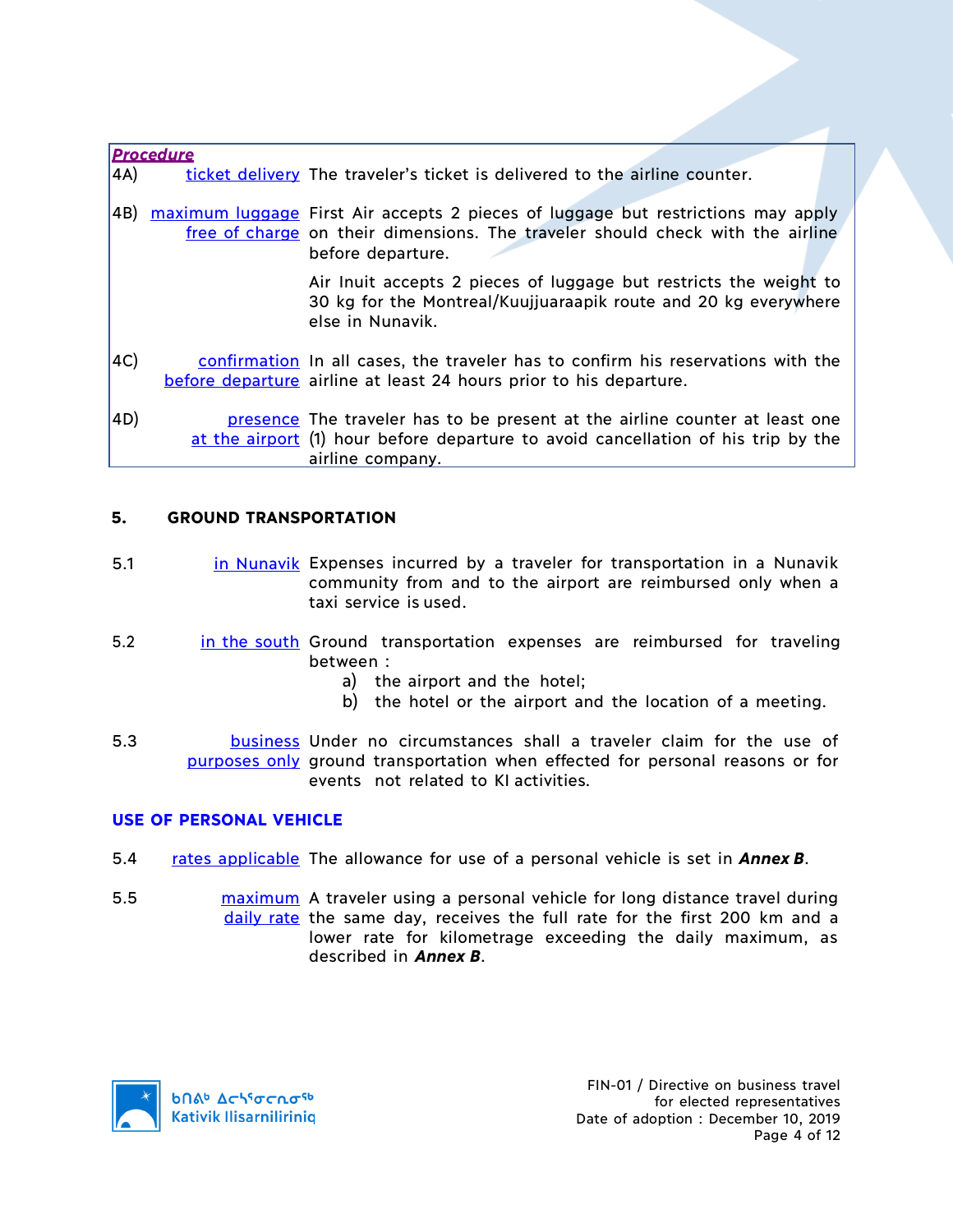- 5.6 **maximum** A traveler using a personal vehicle on a frequent basis receives monthly the full rate for the first 600 km done in a 30 day period and rate receives a lower rate for kilometrage exceeding the monthly maximum, as described in *Annex B*.
- 5.7 responsibility It is the sole responsibility of the traveler to make sure that he to declare the does not claim the full rate when his monthly 600 km limit is monthly distance attained. Omission to do so may constitute a false declaration (see article 12.2 below).
- 5.8 **parking fees KI reimburses parking fees incurred by elected representatives** during the course of their duties.

# **CAR RENTAL**

- 5.9 reservation Should a rental car be needed, the traveler must indicate it on the "Request for Travel Arrangements" form. Transport Services makes the reservation as per the request.
- 5.10 **EXPERSES** A traveler who rents a vehicle is reimbursed for expenses actually reimbursed incurred for gasoline, with receipts.
- 5.11 **for meetings** A Commissioner may rent a vehicle in a locality where a meeting takes place, to provide collective transportation of commissioners, if need be, providing he has a valid driving license.

| <b>Procedure</b> |                                                                                                                                                                                                      |
|------------------|------------------------------------------------------------------------------------------------------------------------------------------------------------------------------------------------------|
| 5A)              | vehicle rental Transport Services makes the reservation for car rentals, only<br>when necessary for the accomplishment of the traveler's business<br>duties.                                         |
|                  | Should a traveler himself rent a car, he must make sure to have<br>a valid driver's license and all the necessary insurance coverage<br>and protection.                                              |
| 5B)              | reimbursement When ground transportation is provided by public transportation,<br>for public the traveler pays for it and claims for reimbursement upon<br>transportation presentation of a receipt. |

# **6. ALLOWANCE FOR LODGING**

6.1 application Expenses incurred by a traveler for lodging at a hotel or in a private residence are paid according to the rates established in *Annex B*.

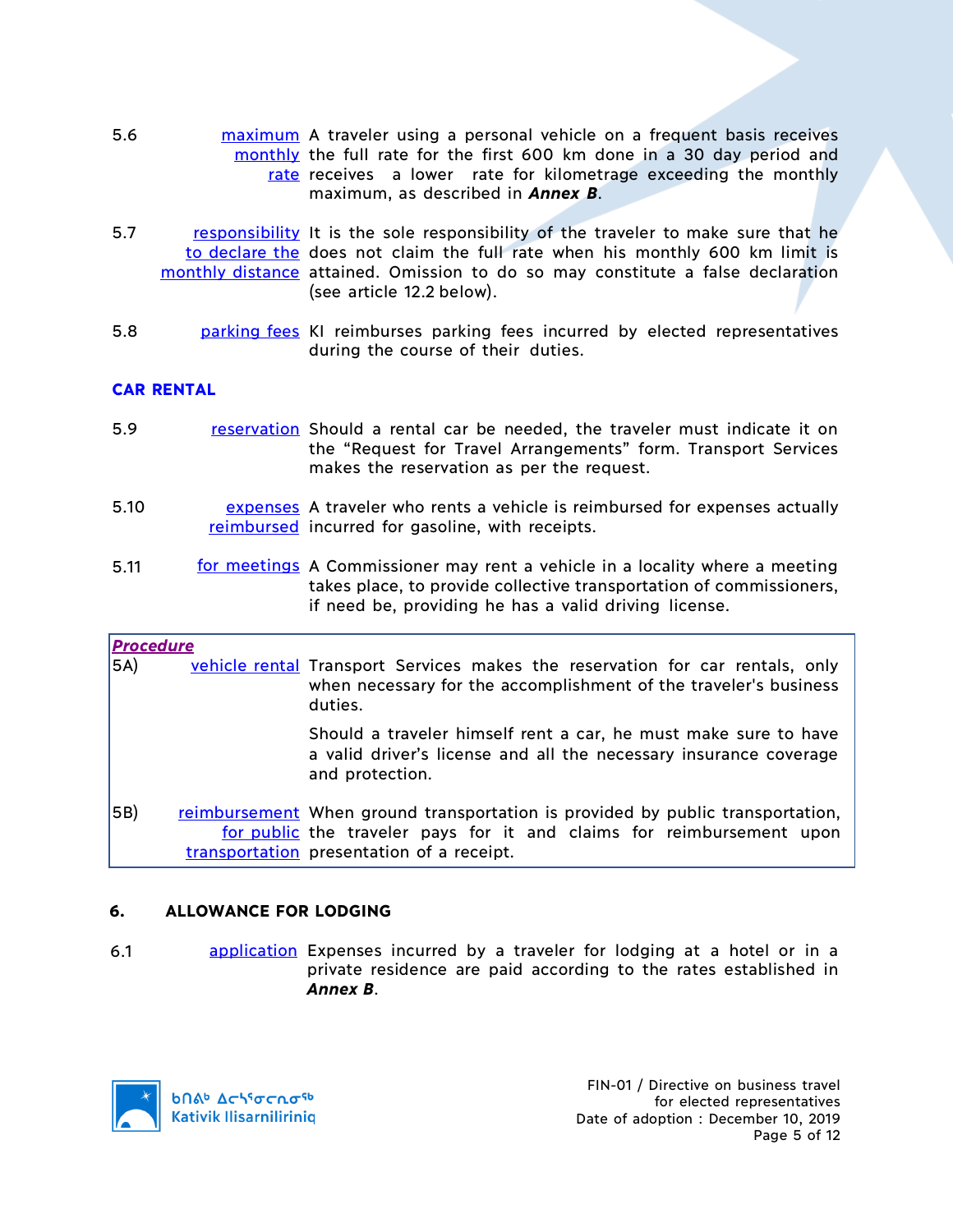- 6.2 arrangements For lodging in Nunavik, the arrangements are made by the Centre Director. For lodging in the South, arrangements are made by the Administrative Assistant at the General Administration.
- 6.3 cases where own Exceptionally, a traveler may make his own lodging arrangements accommodation arrangements. are made
- 6.4 house rental When sufficient accommodation is not available in the community, it is possible to rent a non KI house according to the rates established in *Annex B*.

|     | <u>Procedure</u>  |                                                                                                                                                                                                                                                                                                              |
|-----|-------------------|--------------------------------------------------------------------------------------------------------------------------------------------------------------------------------------------------------------------------------------------------------------------------------------------------------------|
|     | <u>in Nunavik</u> |                                                                                                                                                                                                                                                                                                              |
| 6A) |                   | request for Where accommodation is needed while traveling in Nunavik, the<br>accommodation traveler must indicate it on the "Request for Travel Arrangements"<br>form. Transport Services will transmit the request to the Centre<br>Director of the community where the traveler<br>needs<br>accommodation. |
| 6B) |                   | arrangements for If the traveler wishes to be lodged in a private residence he may<br>accommodation in make the lodging arrangements himself or ask the Centre Director<br>private residences to make the arrangements.                                                                                      |
| 6C) |                   | payment For all accommodations in private residences, the Centre Director<br>to the host of the host community is responsible for processing the claim (see<br>Annex C), sending it to the Finance Department for authorization<br>and then making the appropriate payment to the host.                      |
|     | In the south      |                                                                                                                                                                                                                                                                                                              |
| 6D) |                   | arrangements For hotel accommodations while on business travel in the South,<br>arrangements are made by the Administrative Assistant at the<br>General Administration.                                                                                                                                      |
| 6E) |                   | payment When accommodation is provided by a host in a private residence,<br>to the host the traveler has the responsibility to indemnify his host and claim<br>for reimbursement.                                                                                                                            |

# **7. ALLOWANCE FOR MEALS**

- 7.1 rate applicable The allowance for meals is set forth in *Annex B*.
- 7.2 **breakfast** If the traveler is still in transit at 8:00 a.m., the breakfast allowance is paid.
- 7.3 **lunch** If the traveler is still traveling between 11:30 a.m. and 1:30 p.m., the lunch allowance is paid.

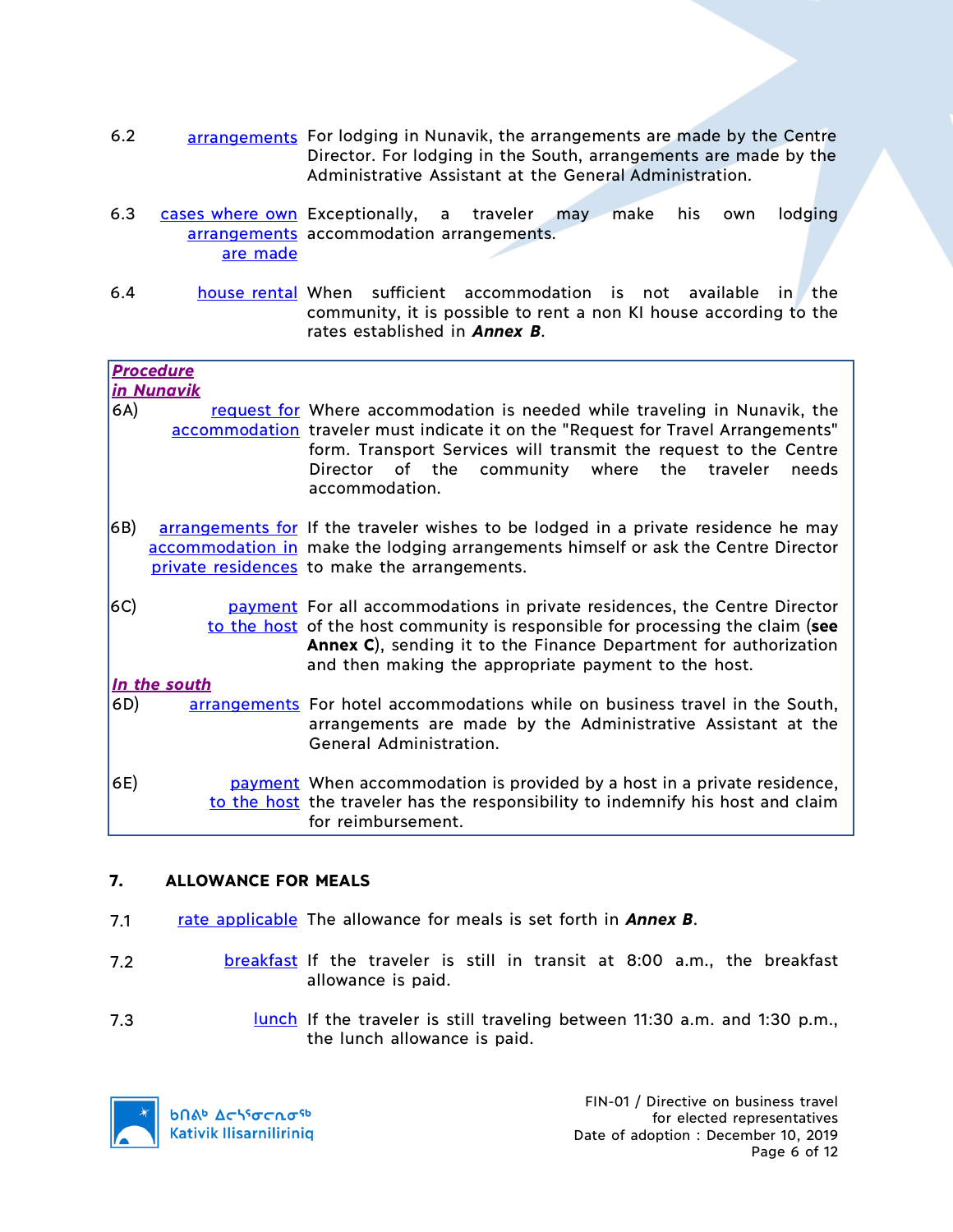- 7.4 **SUPPER 15 SUPPER 11 SUPPER 15 STILL TRANGER** 15 still traveling after 5:30 p.m., the supper allowance is paid.
- 7.5 cases where meal Meal expenses are reimbursed only if a meal was not otherwise expenses can be provided, at no cost, in the course of the travel (at a banquet, by claimed an organization or otherwise).
- 7.6 **meals taken** Payment of meal or other consumption taken in a hotel must be at the hotel paid by the traveler before leaving the hotel. It may not be charged to KI.

| <b>Procedure</b><br>7A) | lodging When a traveler's lodging in Nunavik includes meals, the host is<br>and meals paid directly for meals by the Centre Director.     |
|-------------------------|-------------------------------------------------------------------------------------------------------------------------------------------|
| 7B)                     | travel claim When lodging doesn't include meals, the traveler claims his meals<br>by filling a travel expense form (see section 9 below). |

# **8. OTHER EXPENSES**

- 8.1 incidental fee For each day spent away from his home community for Board purposes, KI pays the traveler an incidental fee as established in *Annex B*.
- 8.2 baby-sitting A maximum of \$40.00 per day, per child up to 10 years old, is reimbursed for baby-sitting costs incurred by a commissioner who is a single parent for the purpose of attending Council of Commissioners or Executive Committee meetings only.

These expenses shall not have been incurred with a community day care centre or with a person residing with the commissioner. Receipts must be submitted.

- 8.3 telephone To cover the cost of all and any telephone calls that the members of the Council of Commissioners and Executive Committee may have to make in relation to attending Board meetings in the South or in the North, each member shall be entitled to a \$50.00 allowance when attending Board meetings in the South and to a \$20.00 allowance when attending Board meetings in the North.
- 8.4 **other expenses** For each travel South, KI pays Commissioners and Executive in the south Committee members a fee of ten (\$10.00) dollars for the entire length of the trip to cover other expenses.

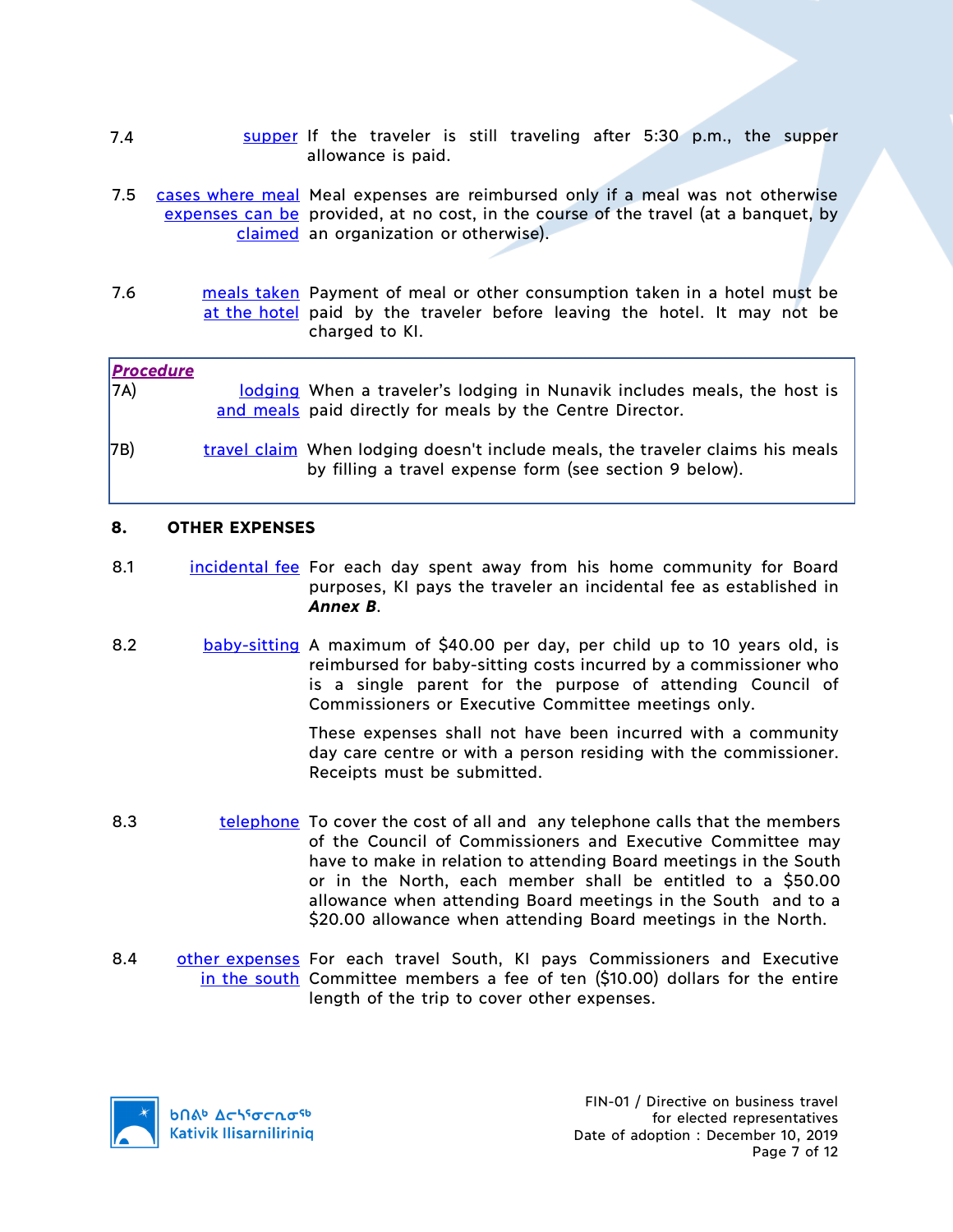### **9. TRAVEL CLAIMS**

- 9.1 **approval of All travel claims for business expenses should be approved and** travel claims signed by the Director-General and forwarded to the Director of Finance for payment.
- 9.2 deadline to All claims for reimbursement must be submitted within sixty (60) submit a travel days after the completion of the trip, failing which KI may refuse claim to reimburse the travel expenses.

However, the claims for reimbursement related to December must be submitted before January 31st of the following year. Failure to submit the claim within that delay could disqualify the employee from receiving reimbursement.

| <b>Procedure</b> |                                                                                                                                                                         |
|------------------|-------------------------------------------------------------------------------------------------------------------------------------------------------------------------|
| 9A)              | form to be used All requests for the reimbursement of travel expenses must be<br>submitted on the appropriate travel claim form.                                        |
| 9B)              | signature and The travel claim must be signed by the traveler and submitted<br>original receipts with all the original receipts to support the expenses claimed.        |
| 9C)              | send to finance. The claim and all pertinent documents approved by the Director-<br>department General must be sent to the KI head office to the Finance<br>Department. |

### **10. TRAVEL ADVANCES**

10.1 **only case where** Travel advances may be provided to an elected representative a travel advance only if authorized by the Director-General and the Director of is possible Finance. KI may authorize up to 80% of the anticipated costs, which must represent a minimum of \$150.

### **11. INSURANCE**

- 11.1 **personal** The traveler is responsible for obtaining, at his own expense, effects sufficient insurance to cover his personal effects while traveling on business trips. KI does not accept any responsibility for loss or damage caused to the traveler's luggage.
- 11.2 life insurance When air travel arrangements are made through KI services, the traveler is automatically covered by the travel agency's insurance in case of an accident. For more information, contact the FCNQ travel agency.

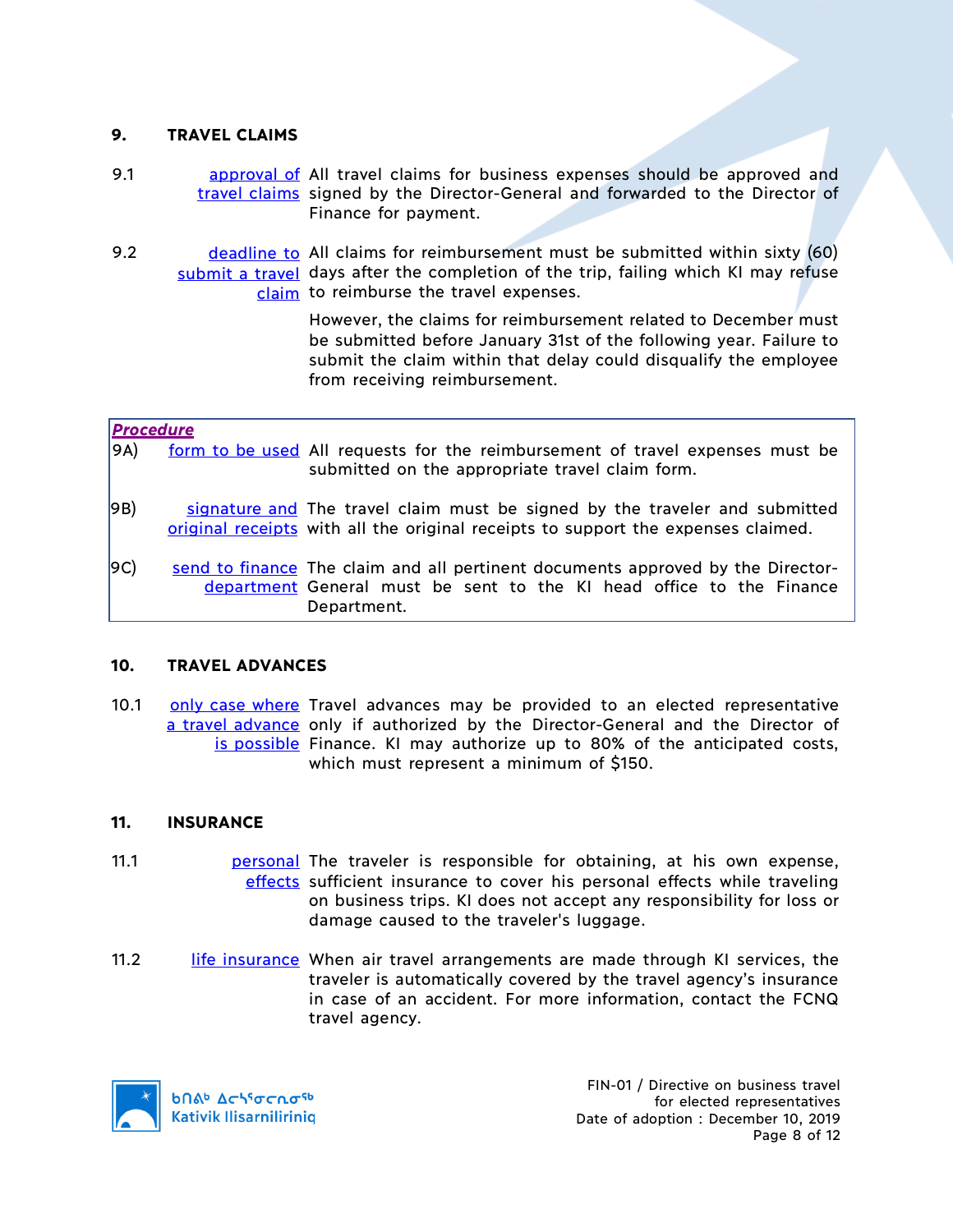# **12. ELECTED REPRESENTATIVE'S RESPONSIBILITY**

- 12.1 **liability of Any elected representative who, because of his own negligence,** the elected does not perform the duties for which he was traveling, may be representative held personally liable for all costs incurred by his negligence.
- 12.2 **falsified An elected representative who knowingly makes a false** claims declaration or claim for an expense that was already paid or reimbursed to another claimant may be subject to appropriate sanctions and payment of administration fees.

| <b>Procedure</b><br>12A) | possible If the traveler does not use his transportation tickets, the unused<br>credit tickets should be sent as soon as possible to Transport Services<br>for credit and reimbursement by the airline company.      |
|--------------------------|----------------------------------------------------------------------------------------------------------------------------------------------------------------------------------------------------------------------|
| 12B)                     | hotel The same principle applies to hotel reservations. The traveler must<br>cancellation advise the hotel of any modifications to the reservation so that<br>no charges are levied when the hotel room is not used. |

### **13. FINAL PROVISIONS**

13.1 **Example 12** exceptional Under special circumstances, the Director-General may authorize expenses the reimbursement of other exceptional expenses upon presentation of the relevant receipts.

# **14. APPLICATION OF THIS DIRECTIVE**

- 14.1 **14.1 prior** The present directive replaces all other directives of the Board provisions pertaining to this subject, while respecting the policies adopted by the Council of Commissioners where applicable. If such policies are adopted, the provisions of these policies will be integrated into this directive for the benefit of the reader.
- 14.2 responsibility Any person referred to in this Directive must abide to all its provisions and all managers of the School Board are responsible to ensure that all its provisions are applied and respected.

The Director of Finance is the person responsible for providing support in the interpretation of this Directive and to ensure its revision when necessary.

**b**በል<sup>b</sup> Δςιγσς κα<sup>ς 6</sup> **Kativik Ilisarniliriniq**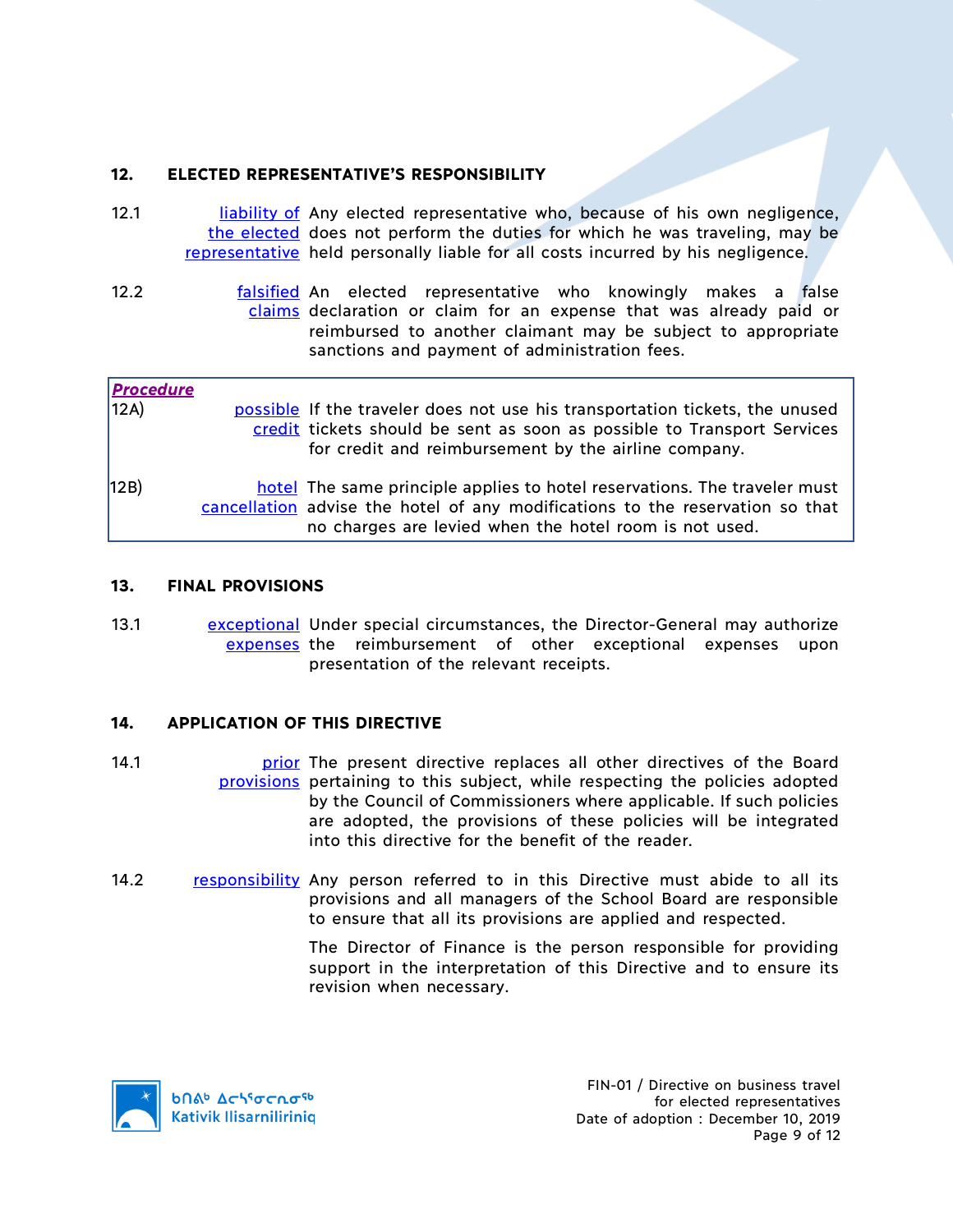# **ANNEX A**

#### Request for travel arrangements Demande d'arrangements de voyage

*This is not an autorisation for leave of absence/ Ceci n'est pas une autorisation pour une absence*

| Department/Service                        | Date of birth/<br>Date de naissance<br>(yr-mth-day/an-mois-jour) | Date :              |  |
|-------------------------------------------|------------------------------------------------------------------|---------------------|--|
| Name of passengers/<br>Noms des passagers |                                                                  | Tel:                |  |
|                                           |                                                                  | Cell:               |  |
|                                           |                                                                  | Other/<br>Autre:    |  |
|                                           |                                                                  | Fax:                |  |
|                                           |                                                                  | Email/<br>Courriel: |  |

#### Travel itinerary / Itinéraire de voyage

| Date | From/De | ּוס ד |
|------|---------|-------|
|      |         |       |
|      |         |       |
|      |         |       |
|      |         |       |

### No return/ Pas de retour □

| Requested services/ Services demandés                                      | Code budgétaire :                                           |  |
|----------------------------------------------------------------------------|-------------------------------------------------------------|--|
| $\Box$ Accommodation required in Nunavik/<br>Hébergement requis au Nunavik | $\Box$ 102 Social trips/ Voyages sociaux                    |  |
| $\Box$ Pick-up at airport (Nunavik)/                                       | $\Box$ 106 Social trips outside Qc/Voyages sociaux hors Qc. |  |
| Transport de l'aéroport (Nunavik)                                          | □ 301 Pedagogical days/ Journées pédagogiques               |  |
| $\Box$ Transport to airport (Nunavik)/                                     | □ 307 KI personnel/ Employé KI                              |  |
| Transport vers l'aéroport (Nunavik)                                        | $\Box$ 308 Non KI personnel/ Non employé KI                 |  |
| $\Box$ Other/ Autre (Spécify/ Spécifiez)                                   | 309 Commissioners/ Commisaires<br>r L                       |  |
|                                                                            |                                                             |  |
|                                                                            | $\Box$ 311 Recruiting/ Recrutement                          |  |
| Excess baggage request/ Demande excédent de baggage :                      |                                                             |  |

Justification :

*Employee's signature (mandatory for social trips) Supervisor's signature Signature de l'employé (obligatoire pour voyage sociaux) Signature du superviseur*

### Special instructions/ Directives particulières



FIN-01 / Directive on business travel for elected representatives Date of adoption : December 10, 2019 Page 10 of 12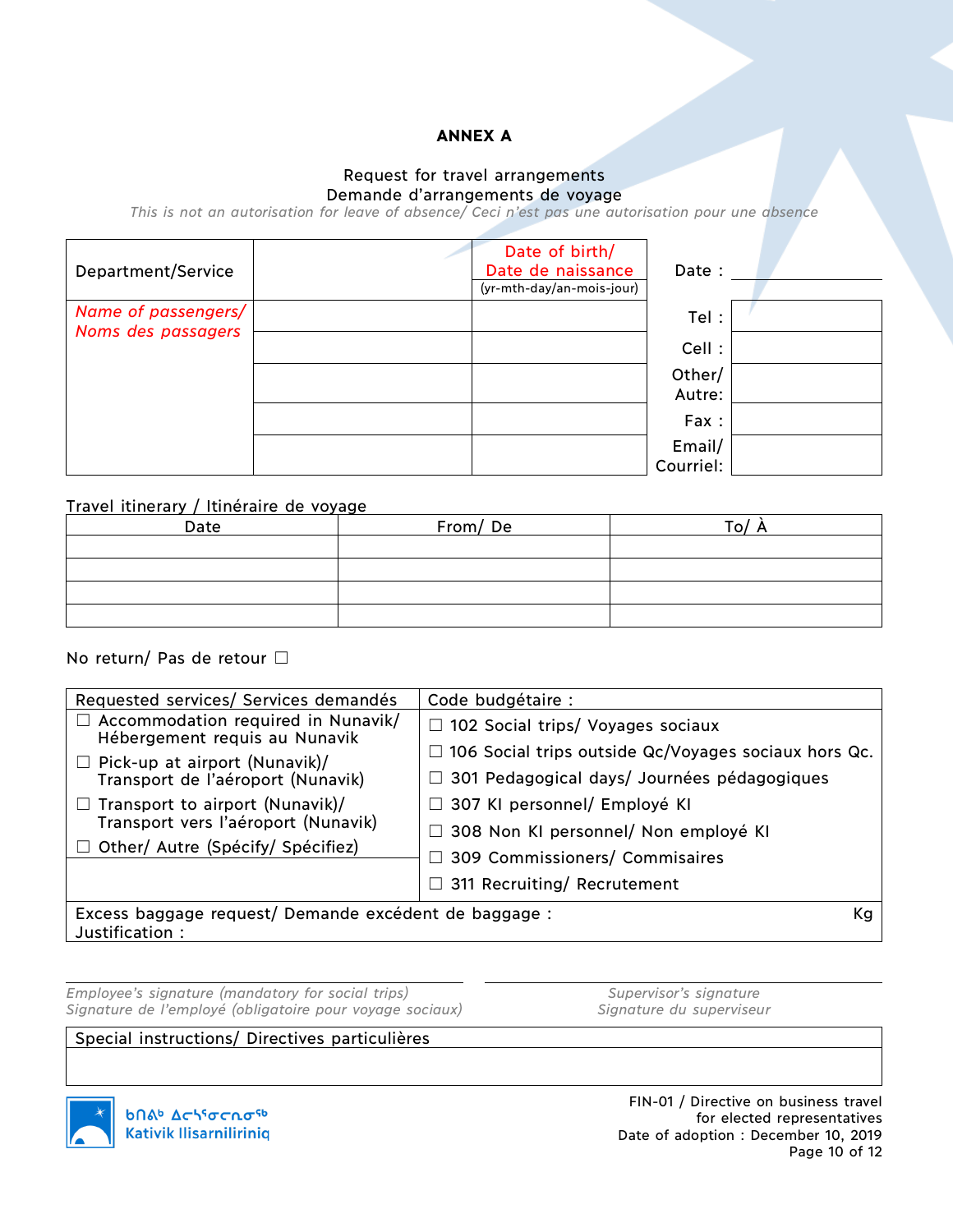### **ANNEXE B**

# Allowances and rates for Business travel / Elected representatives

| <b>Transport</b>        |                                                                                                                                                                                                                       |  |  |
|-------------------------|-----------------------------------------------------------------------------------------------------------------------------------------------------------------------------------------------------------------------|--|--|
| Taxi fare               | with receipts                                                                                                                                                                                                         |  |  |
| Car rental              | actual cost of rental plus gasoline                                                                                                                                                                                   |  |  |
| Parking                 | with receipts                                                                                                                                                                                                         |  |  |
| Personal vehicle        | Car and snowmobile                                                                                                                                                                                                    |  |  |
| Kilometrage             | <u>daily</u>                                                                                                                                                                                                          |  |  |
|                         | first 200 km @<br>\$0.55/km                                                                                                                                                                                           |  |  |
|                         | \$0.45/km<br>balance @                                                                                                                                                                                                |  |  |
|                         | <u>monthly</u>                                                                                                                                                                                                        |  |  |
|                         | firts $600 \text{ km}$ @<br>\$0.55/km                                                                                                                                                                                 |  |  |
|                         | \$0.45/km<br>balance @                                                                                                                                                                                                |  |  |
| <b>Meals</b>            | <b>Breakfast:</b>                                                                                                                                                                                                     |  |  |
|                         | \$15.00 (if still traveling before 8 a.m.)                                                                                                                                                                            |  |  |
|                         | Lunch:                                                                                                                                                                                                                |  |  |
|                         | \$21.00 (if traveling between 11:30 a.m. and                                                                                                                                                                          |  |  |
|                         | 1:30 $p.m.$ )                                                                                                                                                                                                         |  |  |
|                         | Supper:                                                                                                                                                                                                               |  |  |
|                         | \$34.00 (if traveling after 5:30 p.m.)                                                                                                                                                                                |  |  |
| Lodging<br><b>North</b> |                                                                                                                                                                                                                       |  |  |
| In a private residence. | \$55.00/ night (with receipt)                                                                                                                                                                                         |  |  |
| House rental            | An amount of \$150 per person per night<br>(excluding food)                                                                                                                                                           |  |  |
| In a hotel              | The actual cost of the room (with receipt)                                                                                                                                                                            |  |  |
| South                   |                                                                                                                                                                                                                       |  |  |
| In a private residence. | 55.00/ night                                                                                                                                                                                                          |  |  |
| In a hotel              | KI negotiated corporate rate where applicable<br>orif there is no corporate rate, a maximum of<br>175.00 per night, including taxes (with original<br>receipt or invoice). Hand-written receipts are not<br>accepted. |  |  |
| <b>Others</b>           |                                                                                                                                                                                                                       |  |  |
|                         | \$15.00 per day                                                                                                                                                                                                       |  |  |
|                         | A maximum of \$40:00 per day, per child up to<br>10 years old.                                                                                                                                                        |  |  |
|                         | Allowance of \$50 per commissioner, per meeting<br>held in the South and \$20 per meeting held in<br>the North.                                                                                                       |  |  |
|                         | \$10 per meeting held in the South.                                                                                                                                                                                   |  |  |



FIN-01 / Directive on business travel for elected representatives Date of adoption : December 10, 2019 Page 11 of 12